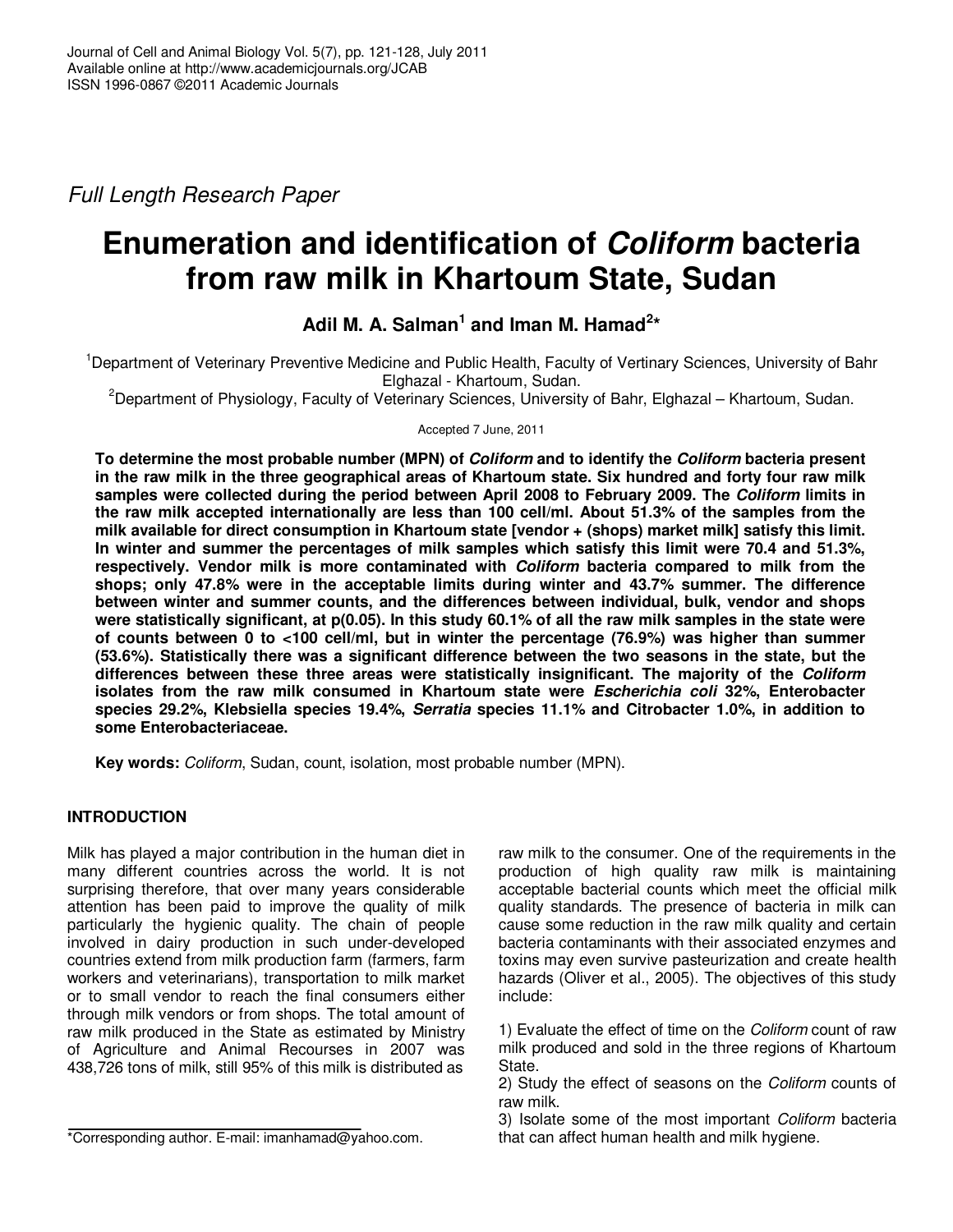4) Propose some quality limits for Coliform in raw milk which can be adopted by the Ministry of Agriculture and Animal Resources of Khartoum State.

### **Coliform bacteria**

The genera Escherichia, Klebsiella, Enterobacter, Serratia, and Citrobacter (collectively called the Coliform bacilli) and Proteus some of them are opportunistic pathogens responsible for a wide range of infections, but many species are members of the normal intestinal flora. Escherichia coli (E. coli) is the most commonly isolated organism in the clinical laboratory (Baron, 1996). Coliforms are almost always found in raw milk but with good methods of production number of Coliforms can be kept very low (Boor et al., 1998). The presence of these organisms in milk and milk products is an indication of unsanitary production and\or improper handling of either milk or milk utensils (El-zubeir and Ahmed, 2007). Milking udder with sub-clinical mastitis and wet environment lead to contamination of bulk tank milk and hence raw milk reaches the consumers with elevated Coliform count (FAO, 2008; Zadoks et al., 2007). Kagki et al. (2007) showed that in addition to faecal contamination, other factors such as milking wet udders, inadequate cooling of milk and udder infection are the main sources of Coliform in bulk milk. College of Agriculture and Life Science (2001) asserted that Coliforms are associated with fecal and environmental contamination. Coliform count of less than 100 cell/ml is considered acceptable, but count of less than 10 cell/ml is achievable and desirable (Boor et al., 1998). Coliform count above 500 cell/ml indicates poor hygiene either during equipment cleaning or between milking with common contaminants such as bedding, manure, soil or water (Murphy and Boor, 2003).

Bulk milk Coliform bacteria are used as indicator of hygienic condition during handling and processing of milk and milk products (College of Agric and life Sciences, 2001). In addition to the use of solid media from which the Coliform density can be counted the use of liquid media which can be worked out by the most probable number (MPN) can be used (Messer and Dufour, 1998). This MPN method has been shown to produce satisfactory results with naturally-contaminated foods for the detection of Coliform, faecal Coliform and Enterococci (APHA, 1985). The method of Coliform counting has two stages; the presumptive test and the confirmed test. The presumptive tests are designed to grow the target bacteria and the media in the confirmed test are used to validate the growth of target bacteria in the presumptive test (Pettibone, 1992; ISO/CD, 1997). The ISO/CD (1997) suggested that the use of "brilliant green" as a liquid media for the enumeration of Coliform using the MPN method allows large quantities of product to be examined. The "brilliant green" lactose bile broth was also an acceptable test to be performed on milk samples for the confirmation of Coliform count (Andreus, 1997).

#### **MATERIALS AND METHODS**

In this study 644 raw milk samples were collected from the three main geographical regions of Khartoum state during the period between April 2008 to February 2009 (Table 1). The samples were collected at two different levels during summer and winter:

1) The farm level; milk from individual cows (individual) and farm bulk tank (bulk) were collected during winter and summer (Table 1). 2) The market level; from the main milk markets (market) that is shops and small vendors (vendor) during winter and summer (Table 1).

#### **Sample collection and preparation**

About 50 ml of milk were collected in sterile glass bottle either directly from the udder in cases of individual cows or from the milk tank or milk containers. Samples were then kept in an ice box and transported directly to the laboratory at the Faculty of Vertinary Science in Khartoum University.

#### **Total Coliforms count**

#### **Presumptive test**

According to ISO/CD (1997) and Andreus (1997), the Lauryl tryptose broth was used as the media for the presumptive test for total Coliforms count. Peptone water was used as a diluent; this result in a dilution of 10<sup>1</sup>, 10<sup>2</sup>, 10<sup>3</sup>, 10<sup>4</sup> and 10<sup>5</sup>. A Durham tube was inserted into each Lauryl Tryptose tube. 1 ml of each dilution was pipetted into 3 Lauryl Tryptose tubes. All tubes were incubated at 35 to 37°C for 48 h and then examined for gas formation in the Durham tubes.

#### **Confirmed test for Coliforms**

Each positive (gassing) Lauryl Tryptose tube was gently agitated and a loopful of suspension was transferred to tube of "brilliant green" bile broth. All the tubes were incubated at 35 to 37°C; any gas formation in Durham's tubes with slight turbidity in the media was regarded as positive confirmed test. Results were interpreted using the MPN tables based on combination of confirmed gassing of Lauryl Tryptose broth tubes for three consecutive dilutions (ISO/CD, 1997).

#### **Confirmed test for E. coli**

According to ISO/CD (1997), Levine Eosin methylene blue (L-EMB) agar was used. The plates were streaked with a loopful of suspension from confirmed positive brilliant green bile broth culture. Plates were incubated at 35°C for 18 to 24 h. Discrete dark centered nucleated colonies with or without metalic sheen were regarded as a positive test. Two colonies or more were picked from each (L-EMB) agar plate and transferred to nutrient agar slants for morphological examination of all gram negative, short rods or cocci were identified using analytical profile index test kits (API). The API test kits used were API 20 E Kit and rapid API 20 E Kit, which were prepared and performed according to the manufacture manual (bio Merieux) (system for the identification of enterobacteriaceae).

#### **RESULTS**

The percentage of samples with count less than 100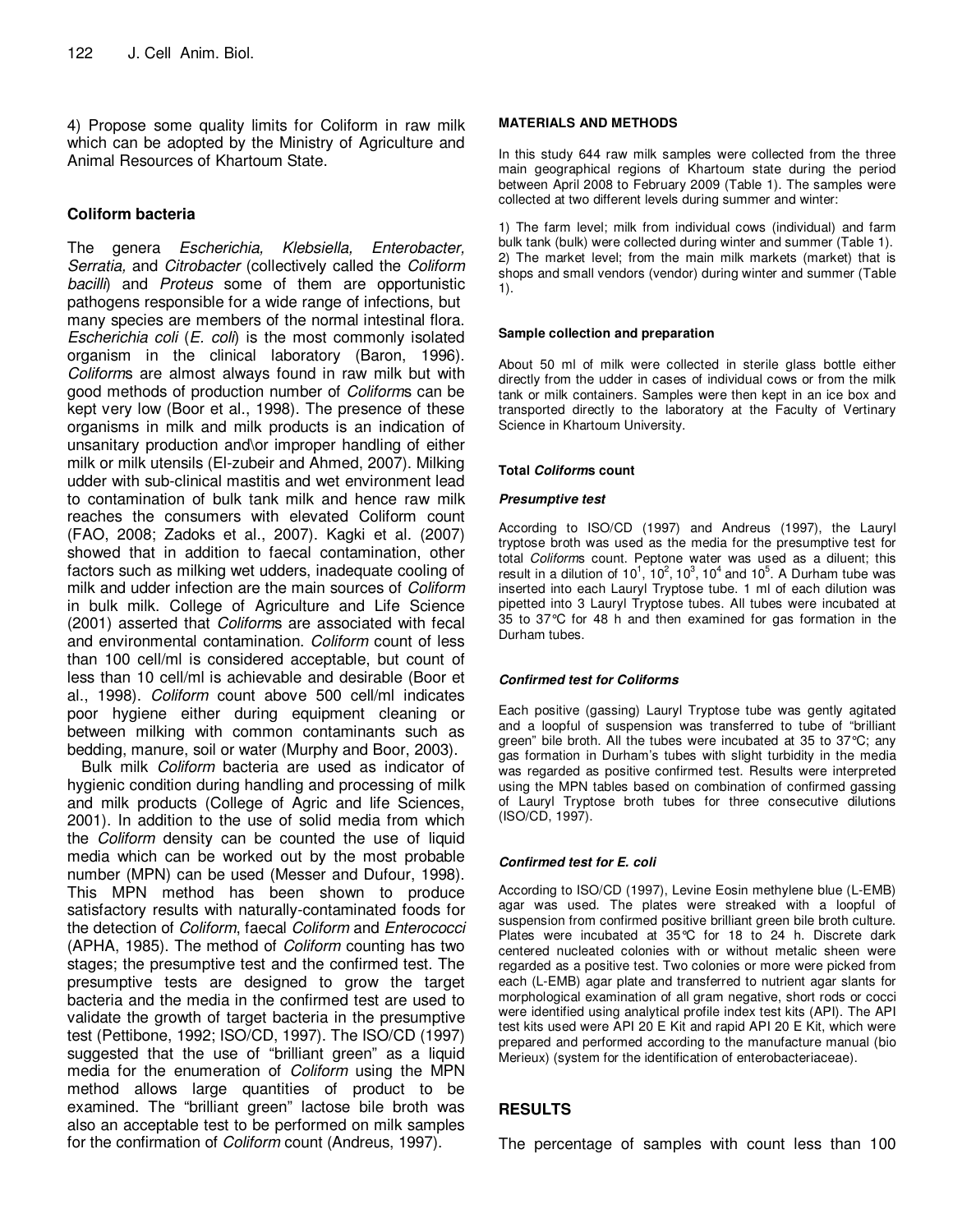| Level       |      | <b>Summer</b> |      |              | Winter |       |      |              |  |
|-------------|------|---------------|------|--------------|--------|-------|------|--------------|--|
|             | Kh.  | Kh.N.         | Omd. | <b>Total</b> | Kh.    | Kh.N. | Omd. | <b>Total</b> |  |
| Ind.        | 5    | 12            | 17   | 34           | 33     | 19    | 13   | 65           |  |
| $\%$        | 07.9 | 22.2          | 27.9 | 19.1         | 24.8   | 09.3  | 10.1 | 13.9         |  |
| <b>Bulk</b> | 13   | 15            | 19   | 47           | 35     | 109   | 53   | 197          |  |
| $\%$        | 20.6 | 23.8          | 31.1 | 26.4         | 26.3   | 53.4  | 41.1 | 42.3         |  |
| Vendor      | 20   | 11            | 15   | 46           | 42     | 51    | 16   | 109          |  |
| $\%$        | 31.8 | 20.4          | 24.6 | 25.8         | 31.6   | 25.0  | 12.4 | 23.4         |  |
| Market      | 25   | 16            | 10   | 51           | 23     | 25    | 47   | 95           |  |
| $\%$        | 39.7 | 29.6          | 16.4 | 28.7         | 17.3   | 12.3  | 36.4 | 10.4         |  |
| Total       | 63   | 54            | 61   | 178          | 133    | 204   | 129  | 466          |  |

**Table 1.** Number and percentage of milk samples according to areas and seasons.

**Table 2.** Seasonal coliform count in the three regions of Khartoum State.

| Range    | Khartoum    |               |              |        | <b>Khartoum North</b> |       | Omdurman |               |              |
|----------|-------------|---------------|--------------|--------|-----------------------|-------|----------|---------------|--------------|
|          | Winter      | <b>Summer</b> | <b>Total</b> | Winter | <b>Summer</b>         | Total | Winter   | <b>Summer</b> | <b>Total</b> |
| Negative | 37          | 60            | 97           | 24     | 73                    | 97    | 38       | 43            | 81           |
| $\%$     | 58.7        | 45.1          | 49.5         | 44.4   | 35.8                  | 37.6  | 62.4     | 33.3          | 42.6         |
| < 100    | 10          | 15            | 25           | 13     | 39                    | 52    | 15       | 20            | 35           |
| $\%$     | 15.8        | 11.3          | 12.8         | 24.2   | 19.1                  | 20.2  | 24.6     | 15.5          | 18.4         |
| 100-300  | 5           | 6             | 11           | 07     | 29                    | 36    | 04       | 05            | 09           |
| $\%$     | 08.0        | 04.5          | 05.6         | 12.9   | 14.2                  | 14.0  | 06.5     | 03.9          | 04.7         |
| 300-600  | $\mathbf 0$ | 9             | 09           | 02     | 8                     | 10    | 00       | 11            | 11           |
| $\%$     | 0.00        | 06.8          | 04.6         | 03.7   | 03.9                  | 03.9  | 0.00     | 08.5          | 05.8         |
| 1100     | 5           | 13            | 18           | 02     | 17                    | 19    | 01       | 17            | 18           |
| $\%$     | 08.0        | 09.8          | 09.1         | 03.7   | 08.3                  | 09.3  | 01.6     | 13.2          | 09.5         |
| >1100    | 06          | 30            | 36           | 06     | 38                    | 44    | 03       | 33            | 36           |
| $\%$     | 09.5        | 22.5          | 18.4         | 11.1   | 18.6                  | 17.1  | 04.9     | 25.6          | 19.0         |
| Total    | 063         | 133           | 196          | 054    | 204                   | 258   | 061      | 129           | 190          |

At 0.05 level of significance there were no significant differences between Khartoum, Khartoum North and Omdurman. At 0.05 level of significance, there is a significant difference between the two seasons.

cell/ml in Khartoum state during the two seasons were 60.1%. In winter they were 76.9% while in summer they were 53.6% (Table 2). A count of more than 1100 cell/ml was reported in 18.0% of the samples in the state during the two seasons; in winter and summer the percentages of this count were 08.4% from winter samples and 21.7% from summer samples (Table 2). The percentage of samples with counts less than 100 cell/ml in Khartoum region was 62.3% during the two seasons, during winter and summer the percentages of counts were 74.5 and 56.4% respectively (Table 2). The percentage of the same count in Khartoum North during the two seasons was 57.8%. During winter and summer the percentages of counts of less than 100 cell/ml were 68.6 and 54.9% respectively (Table 2). The percentage of the same count in Omdurman during the two seasons was 61%. During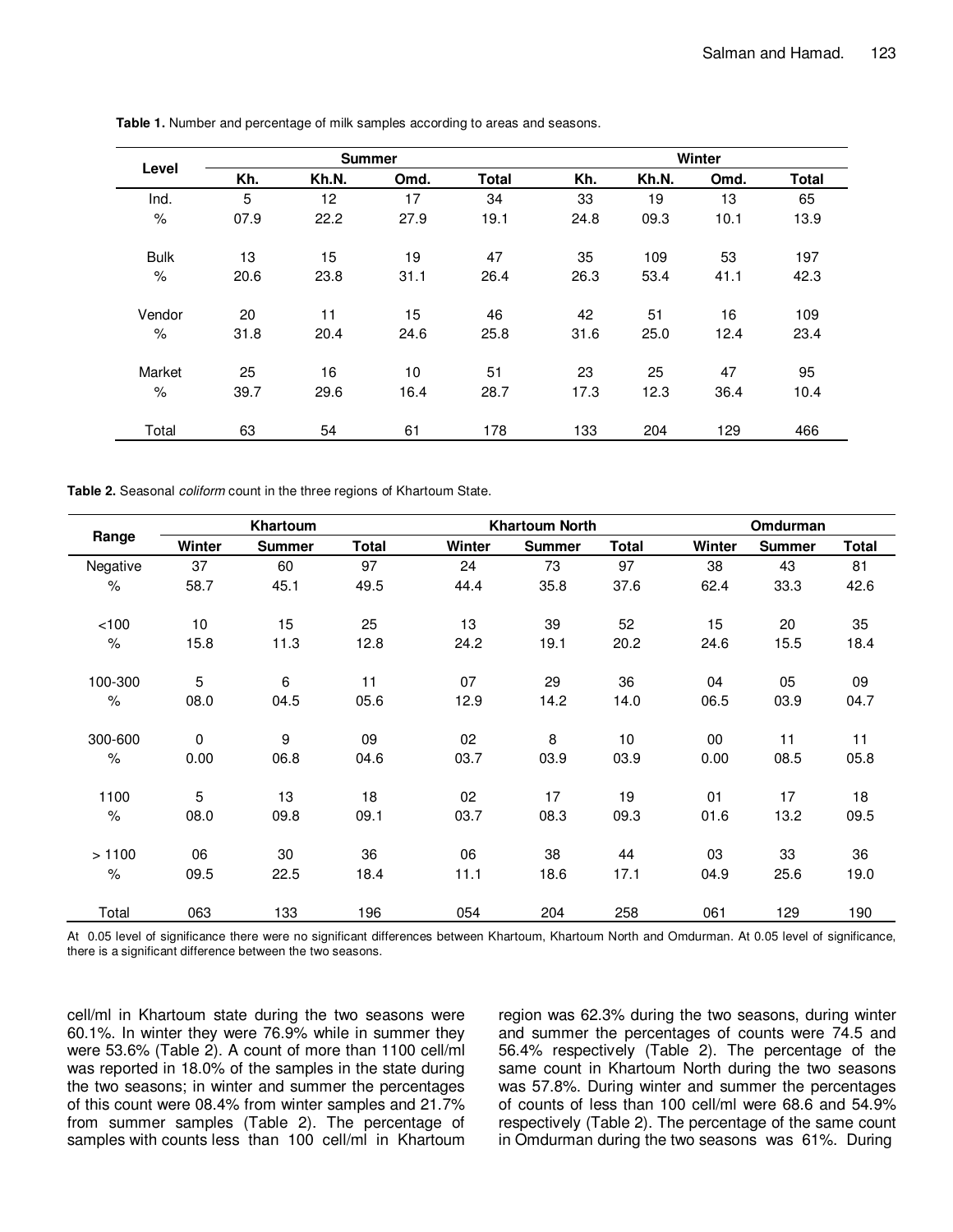winter and summer the percentages of this count were 87.0 and 48.8%, respectively (Table 2). A count of more than 1100 cell/ml was reported in 18.0% in Khartoum state, 18.4% in Khartoum region, 17.1% in Khartoum North and 18.9% in Omdurman during the two seasons; in winter and summer the percentages of the counts were 08.4 and 21.7% in Khartoum state respectively (Table 2). Statistically at P (0.05) there were no significant differences between the three geographical regions of the state. The difference between the two seasons was statistically significant P(0.01). In Khartoum state the percentages of counts of less than 100 cell/ml were 81.8, 62.1, 50.6 and 52.1% during the two seasons in individual cow's milk, farm bulk tank milk, vendor and market milk respectively. During summer the counts were 76.9, 57.9, 43.1 and 41.0% in individual cow's milk, farm bulk tank milk, vendor and market milk, in winter these percentages were 91.2, 80.4, 68.1 and 72.5% respectively (Charts 2 and 3).

A count of more than 1100 cell/ml was found to be 0.00, 13.6, 21.8 and 19.2% during the two seasons. In winter the counts of more than 1100 cell/ml were 0.00, 02.2, 17.0 and 11.8% in individual cow's milk, bulk tank milk, vendor and market milk respectively; during summer the counts were 0.00, 16.2, 23.9 and 23.2% respectively (Table 3). Statistically there was strong correlation between the counts in bulk tank milk and the vendor milk at P (0.01). The farm bulk milk and market milk correlated at P (0.05) and there was no correlation between the individual cow milk and farm bulk milk (Table 3). Using the (L-EMB) agar the percentage of fecal Coliform isolated from the positive Coliform tubes were 57.8%. 300 Coliform isolates were identified from the samples of vendor and market milk (Table 4) (Chart 1). 32% were E. coli, 13.6% were Enterobacter cloacae and 11.3% were Enterobacter aerogenes. Other Enterobacter species included Enterobacter gergoviae, Enterobacter sakazaki and Enterobacter cancerogenus. Klebsiella planticola were 10.7% in addition to Klebsiella ornithinolytica and Klebsiella pneumoniae. Serratia odorifera were 2.4%, Serratia liquefaciens and Serratia marcescens. Vibrio species included Vibrio fluvialis and Vibrio cholerae, other gram negative organisms included Citrobacter koseri, Citrobacter freundii, Proteus vulgaris, Proteus penneri, Pseudomonas aerugenosa, Ewingella Americana and Pantoea species (Chart 4).

## **DISCUSSION**

The acceptable limits of *Coliform* counts in milk should be less than 100 cell/ml (Shojaei and Yadollahi, 2008; Douglas, 2003; Boor et al., 1998) but some prefer a count of 50 cell/ml (College of Agriculture and Life Science, 2001). In this study 60.1% of all the samples in the state were of counts between 0 to <100 cell/ml, but in winter the percentage of such count was higher (76.9%) and in summer It was 53.6%. This was in agreement with

Muhammed et al. (2009) and Akhmedov et al. (1976) who showed that *Coliform* count was higher in hot season, this showed that the majority of the raw milk in the state was within the accepted limits. The percentage of acceptable Coliform counts in Khartoum region was the best (62.3%), followed by Omdurman (61%) then Khartoum North (57.8%) with better acceptable percentage during winter in all the three areas, this was in line with Gouranga (2008) who reported better counts in winter if compared to summer and autumn. Coliform counts of more than 100 cell/ml suggests poor hygienic practices (Jayarao and Wolfgang, 2003). Higher Coliform counts were reported in many countries; Khan et al. (2008) reported a count between 300- 400 cell/ml, lower than counts of more than 600 cell/ml reported in the summer market milk. Mutukumiram (1996) calculated a higher rate ranging between 3200 to 23000 cell/ml. Count of 1000 cell/ml was reported by Saitanu et al. (1996); and Shoiaei and Yadollahi (2008) estimated a range between 1000 to 1300 cell/ml. During this study the percentage of the highest count of more than 1100 cell/ml was higher in summer (17.1%) compared to 8.4% during winter. while this count was higher in Omdurman (19.0%), followed by Khartoum (18.4%) then Khartoum North which was 17.1% but the differences between the Coliform counts in the three regions were statistically insignificant. During summer seasons the Coliform count were higher in the three regions compared to count in winter and the difference between the two seasons was statistically significant P (0.01).

In vendor milk, the *Coliform* count of more than 600 cell/ml was reported in about 40% of summer market milk compared to about 23% in winter (Chart 2). Count of more than 1100 cell/ml was found to be 21.8% during the two seasons and higher in summer (23.9%) compared to winter (17.0%). This higher count of vendor milk was reported by El Zubeir and Ahmed (2007) and Singh et al. (1975) who reported a count of more than 5600 cell/ml in vendor milk. The percentage of acceptable limits of Coliform counts in vendor milk was the lowest in summer, but in winter the percentages of vendor and market milk were almost equal. Statistically, there is no correlation between individual and bulk tank milk, this may be due to the fact that Coliforms are associated with fecal and environmental contamination such as bedding, soil, water and inadequate cooling of milk (Douglas, 2003) so it can contaminate the milk through bulk tank container. In this study 76.5% of individual cows' milk were free of Coliform in winter and (61.5%) in summer compared to 47.8 and 43.7% in bulk tank milk in the two seasons. These finding were in agreement with Beniwal et al. (1998) for they reported a change in the Coliform count of 1000 to 4700 cell/ml and may reach 9000 at the end of the chain, also Shoiaei and Yadollahi (2008) noticed a significant difference in the Coliform count of raw milk sold at different shops. Fecal Coliform was isolated from 57.8% samples of *Coliform* positive tubes using the EMB agar.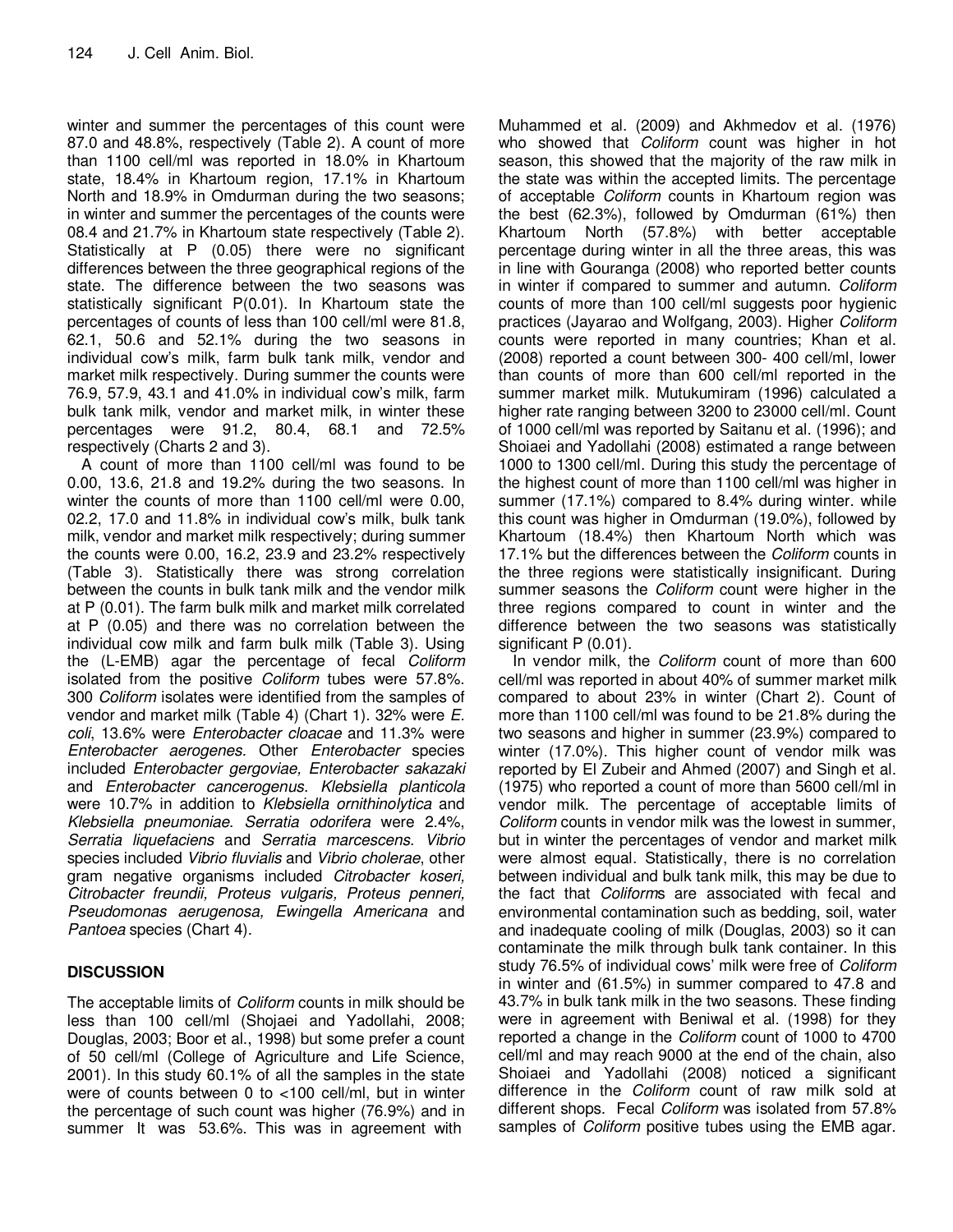

**Chart 1.** Percentage of Coliform organisms isolated from the vendor and market milk from Khartoum State.



**Chart 2.** Percentage of Coliform count according to season and geographical areas.

These were further identified using the API system. Most of the Coliforms isolates were E. coli 32%, Enterobacter spp. 29.2%, Klebsiella spp. 19.4%, Serratia spp. 11.1% and Citrobacter 1.0%, in addition to some Enterobacteriaceae. These findings were higher than the percentages isolated by Sana et al. (2005); isolated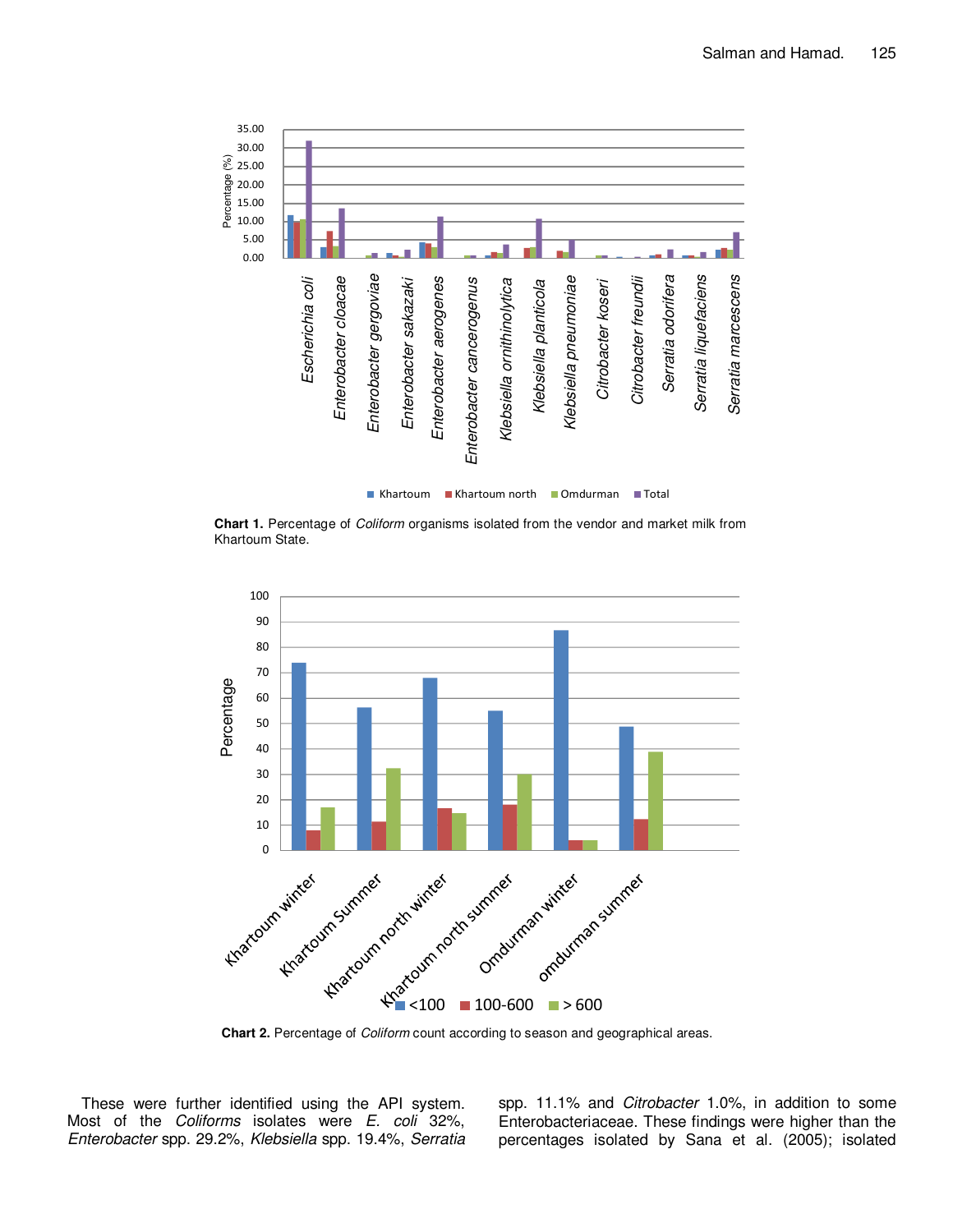

**Chart 3.** Percentage coliform count according to the season and collection levels.

|             | <b>Summer</b> |             |       |       |              | Winter |             |        |        |       |
|-------------|---------------|-------------|-------|-------|--------------|--------|-------------|--------|--------|-------|
| Range       | Ind.          | <b>Bulk</b> | Vend. | Mark. | <b>Total</b> | Ind.   | <b>Bulk</b> | Vend.  | Mark.  | Total |
| Negative    | 40            | 86          | 27    | 23    | 176          | 26     | 22          | 22     | 29     | 99    |
| $\%$        | 61.5          | 43.7        | 24.8  | 24.2  | 37.8         | 76.5   | 47.8        | 46.8   | 56.9   | 55.6  |
| $1 - 100$   | 10            | 28          | 20    | 16    | 74           | 05     | 15          | 110    | 08     | 38    |
| $\%$        | 15.4          | 14.2        | 18.3  | 16.8  | 15.9         | 14.7   | 32.6        | 21.3   | 15.6   | 21.3  |
| $100 - 300$ | 04            | 15          | 16    | 05    | 40           | 02     | 08          | 03     | 04     | 17    |
| $\%$        | 06.2          | 7.6         | 14.7  | 05.3  | 08.6         | 05.9   | 17.4        | 06.4   | 07.8   | 09.6  |
| $300 - 600$ | 04            | 09          | 03    | 12    | 28           | 01     | 00          | 01     | $00\,$ | 02    |
| $\%$        | 06.2          | 04.6        | 02.7  | 12.6  | 06.0         | 02.9   | 00.0        | 02.1   | 0.00   | 01.2  |
| 1100        | 07            | 27          | 17    | 17    | 68           | 00     | 00          | 03     | 04     | 07    |
| $\%$        | 10.7          | 13.7        | 15.6  | 17.9  | 14.6         | 00.0   | 00.0        | 06.4   | 07.8   | 03.9  |
| >1100       | 0             | 32          | 26    | 22    | 80           | 00     | 01          | 08     | 06     | 15    |
| $\%$        | 0.0           | 16.2        | 23.9  | 23.2  | 17.1         | 00.0   | 02.2        | 1 17.0 | 11.8   | 08.4  |
| Total       | 065           | 197         | 109   | 095   | 466          | 034    | 046         | 047    | 051    | 178   |

E. coli from 14.2% from the raw milk samples, Enterobacter spp. 12.8%, Shigella spp. 20% and Citrobacter 21.4%. The higher percentage of E. coli may be due to the fact that E. coli may grow in raw milk and reaches higher number in tropical countries or in the absence of cooling system.

Enterobacter amnigenus. Jayarao and Wang (1999) confirmed the presence of E. coli, Enterobacter, Klebsiella spp. and Citrobacter as major Coliform associated with lowering the quality of raw milk.

The type of isolates were in agreement with Kagkli (2006) who found *Coliform* present in the milk were Hafnia alvei, S. liquefaciens, Yersinia enterocolitica and

#### **Conclusions**

The lack of knowledge about clean milk production, use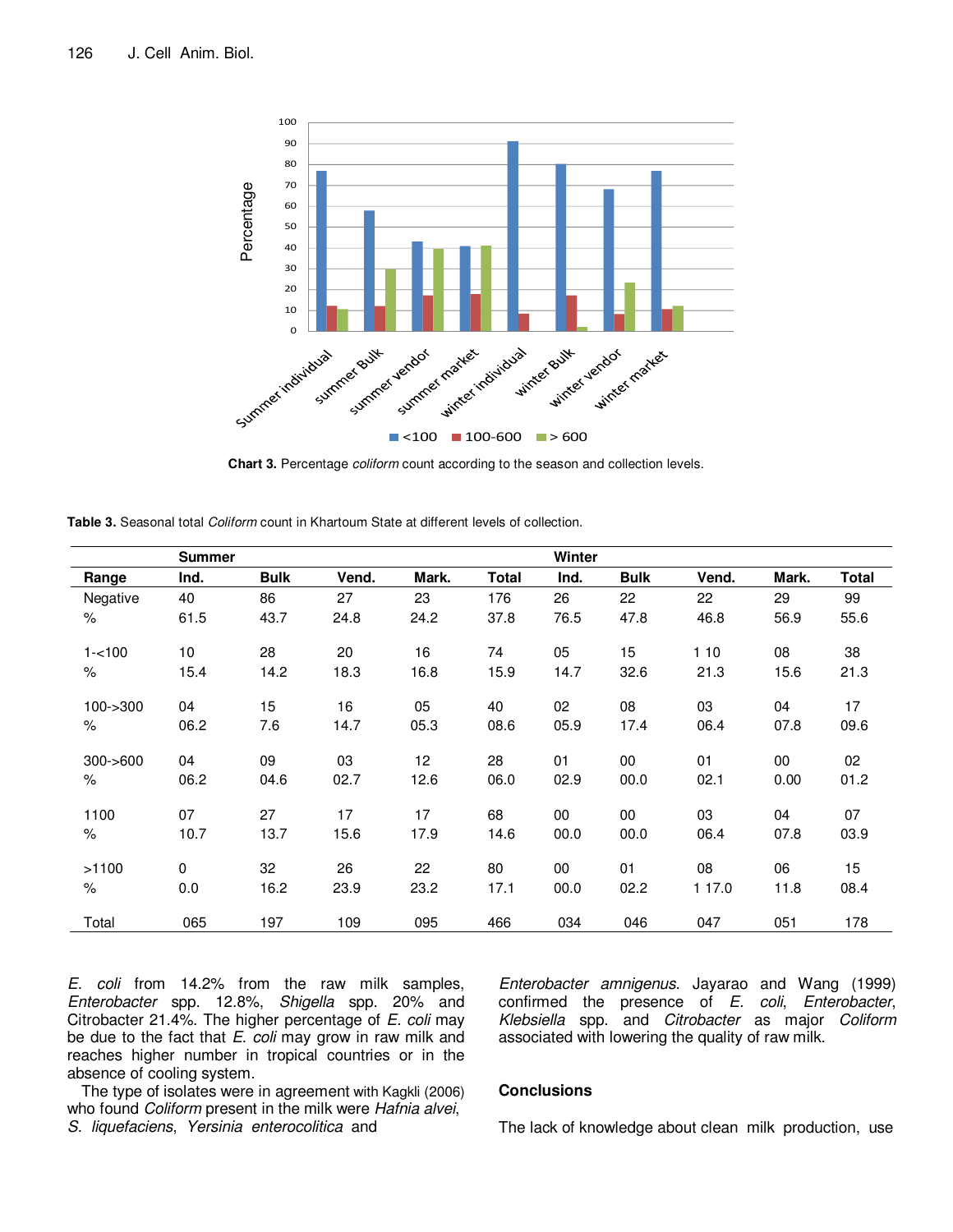|                |             |                         | <b>Bulk</b>             | <b>Vendor</b>           | <b>Individual</b> | <b>Market</b> |
|----------------|-------------|-------------------------|-------------------------|-------------------------|-------------------|---------------|
|                |             | Correlation coefficient | 1.000                   | $1.000$ <sup>**</sup> ) | 0.406             | $0.886(*)$    |
|                | <b>Bulk</b> | Sig. (2-tailed)         | ٠                       | $\blacksquare$          | 0.425             | 0.019         |
|                |             | N                       | 6                       | 6                       | 6                 | 6             |
|                |             | Correlation coefficient | $1.000$ <sup>**</sup> ) | 1.000                   | 0.406             | $0.886(*)$    |
|                | Vendor      | Sig. (2-tailed)         | ٠                       | $\blacksquare$          | 0.425             | 0.019         |
|                |             | N                       | 6                       | 6                       | 6                 | 6             |
| Spearman's rho |             |                         |                         |                         |                   |               |
|                |             | Correlation coefficient | 0.406                   | 0.406                   | 1.000             | 0.348         |
|                | Ind.        | Sig. (2-tailed)         | 0.425                   | 0.425                   |                   | 0.499         |
|                |             | N                       | 6                       | 6                       | 6                 | 6             |
|                |             | Correlation coefficient | $0.886$ <sup>*</sup> )  | $0.886(*)$              | 0.348             | 1.000         |
|                | Market      | Sig. (2-tailed)         | 0.019                   | 0.019                   | 0.499             |               |
|                |             | N                       | 6                       | 6                       | 6                 | 6             |

**Table 4.** Correlations of Coliform count between individual, bulk, vendor and market milk in the state correlations.

\*\* Correlation is significant at the 0.01 level (2-tailed); \* Correlation is significant at the 0.05 level (2-tailed).



**Chart 4.** Percentage of Coliform organisms isolated from the vendor and market milk from Khartoum State.

of unclean milking equipment and lack of potable water for cleaning purpose were some of the factors which contributed to the poor hygienic quality of raw cows' milk at farms and at collection centers, in the three regions of the state. The level of counts of less than 100 cell/ml is achievable if some better hygienic practices implemented in addition to introduction of a cooling system for the milk in the farm or during the distribution process.